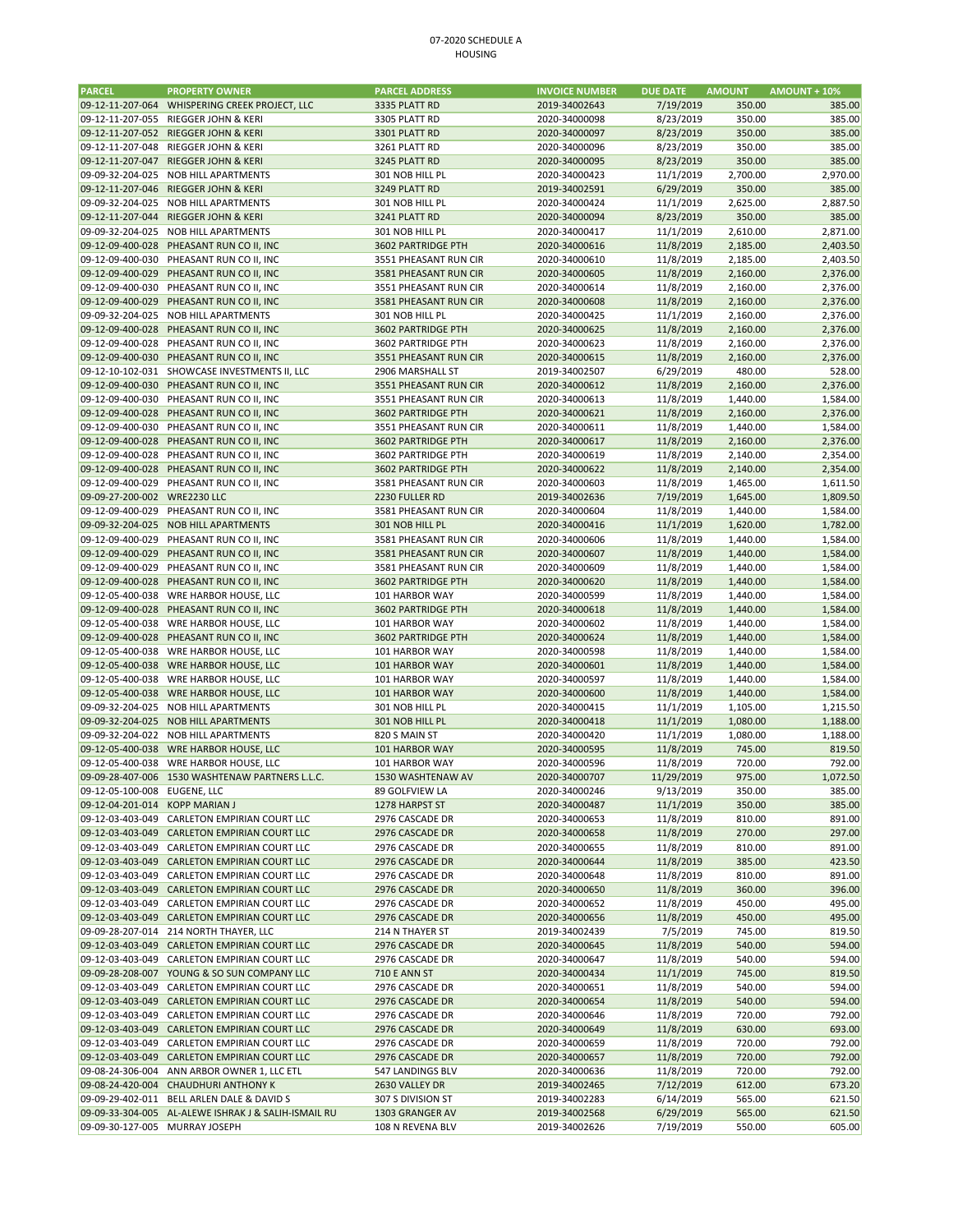## 07‐2020 SCHEDULE A HOUSING

| <b>PARCEL</b>                   | <b>PROPERTY OWNER</b>                                | <b>PARCEL ADDRESS</b>    | <b>INVOICE NUMBER</b> | <b>DUE DATE</b> | <b>AMOUNT</b> | <b>AMOUNT + 10%</b> |
|---------------------------------|------------------------------------------------------|--------------------------|-----------------------|-----------------|---------------|---------------------|
|                                 | 09-09-34-309-013 VANDERBILT ERIC, PAMELA B &         | 2144 WASHTENAW AV        | 2019-34002654         | 7/26/2019       | 350.00        | 385.00              |
| 09-09-32-204-025                | NOB HILL APARTMENTS                                  | 301 NOB HILL PL          | 2020-34000419         | 11/1/2019       | 540.00        | 594.00              |
|                                 | 09-09-32-204-012 NOB HILL APARTMENTS                 | 330 W DAVIS AV           | 2020-34000427         | 11/1/2019       | 540.00        | 594.00              |
|                                 |                                                      |                          |                       |                 |               | 594.00              |
| 09-09-32-204-022                | NOB HILL APARTMENTS                                  | 820 S MAIN ST            | 2020-34000421         | 11/1/2019       | 540.00        |                     |
|                                 | 09-09-33-232-015 ALAWI CATHERINE                     | 1219 PACKARD ST          | 2020-34000536         | 11/8/2019       | 350.00        | 385.00              |
| 09-09-33-231-002                | BRESKMAN LOUIS & SELINA                              | 1322 S FOREST AV         | 2019-34002388         | 6/21/2019       | 295.00        | 324.50              |
|                                 | 09-09-30-310-004 WESTWOOD ACQUISITION LLC            | 1900 W LIBERTY ST        | 2020-34000348         | 9/27/2019       | 480.00        | 528.00              |
| 09-09-33-222-004                | JAEGER MARY ANNE & ERIC                              | 1011 EAST UNIVERSITY AV  | 2020-34000288         | 9/13/2019       | 350.00        | 385.00              |
| 09-09-33-219-023 BH1008OAK, LLC |                                                      | 1008 OAKLAND AV          | 2020-34000087         | 8/23/2019       | 385.00        | 423.50              |
| 09-09-32-204-025                | NOB HILL APARTMENTS                                  | 301 NOB HILL PL          | 2020-34000426         | 11/1/2019       | 450.00        | 495.00              |
|                                 | 09-09-30-310-004 WESTWOOD ACQUISITION LLC            | 1900 W LIBERTY ST        | 2020-34000349         | 9/27/2019       | 450.00        | 495.00              |
|                                 | 09-09-33-217-012 1006 PACKARD ST, LLC                | 1006 PACKARD ST          | 2019-34002522         | 6/29/2019       | 295.00        | 324.50              |
|                                 | 09-09-33-215-023 BELL A DALE REVOCABLE TRUST         | 1108 PACKARD ST          | 2020-34000535         | 11/8/2019       | 295.00        | 324.50              |
| 09-09-30-310-004                | WESTWOOD ACQUISITION LLC                             | 1900 W LIBERTY ST        | 2020-34000351         | 9/27/2019       | 420.00        | 462.00              |
|                                 |                                                      |                          | 2020-34000353         |                 |               |                     |
|                                 | 09-09-30-310-004 WESTWOOD ACQUISITION LLC            | 1900 W LIBERTY ST        |                       | 9/27/2019       | 390.00        | 429.00              |
|                                 | 09-09-29-426-013 410 S DIVISION, LLC                 | 410 S DIVISION ST        | 2020-34000455         | 11/1/2019       | 385.00        | 423.50              |
|                                 | 09-09-33-203-003 922 CHURCH STREET, LLC              | 922 CHURCH ST            | 2019-34002633         | 7/19/2019       | 385.00        | 423.50              |
|                                 | 09-09-33-202-008 818-900 SOUTH FOREST, LLC           | 818 S FOREST AV          | 2019-34002634         | 7/19/2019       | 385.00        | 423.50              |
|                                 | 09-09-28-202-014 KIM SOONJA REVOCABLE LIVING TRUST   | 406 N STATE ST           | 2020-34000551         | 11/8/2019       | 385.00        | 423.50              |
| 09-09-29-101-006                | RESIDENCE ATLANTIS LLC                               | 521 ELIZABETH ST         | 2019-34002557         | 6/29/2019       | 385.00        | 423.50              |
|                                 | 09-09-32-204-022 NOB HILL APARTMENTS                 | 820 S MAIN ST            | 2020-34000422         | 11/1/2019       | 360.00        | 396.00              |
| 09-09-32-224-031                | <b>GRAMMATICO SHERRY A</b>                           | 519 SNYDER AV            | 2019-34002433         | 7/5/2019        | 350.00        | 385.00              |
| 09-09-32-206-001 DEHZANGI OMID  |                                                      | 406 WILDER PL            | 2020-34000120         | 8/23/2019       | 350.00        | 385.00              |
| 09-09-30-219-011 TRAN JOHN X    |                                                      | 101 ALLEN DR             | 2019-34002526         | 6/29/2019       | 350.00        | 385.00              |
|                                 |                                                      |                          |                       |                 |               |                     |
|                                 | 09-09-19-414-016 MASON MICHAEL TRUST                 | 1416 ARBORVIEW BLV       | 2019-34002349         | 6/21/2019       | 350.00        | 385.00              |
| 09-09-30-117-027                | HERRMANN FRED K & MELINDA W                          | 1711 DEXTER AV           | 2020-34000237         | 9/13/2019       | 350.00        | 385.00              |
|                                 | 09-09-29-402-002 330 THOMPSON, LLC                   | 330 THOMPSON ST          | 2019-34002604         | 6/29/2019       | 350.00        | 385.00              |
|                                 | 09-09-30-400-002 JIANG JING & YOU REN                | 1804 FAIR ST             | 2020-34000462         | 11/1/2019       | 350.00        | 385.00              |
|                                 | 09-09-20-411-005 WEBER MICHAEL H REVOCABLE TRUST     | 117 E SUMMIT ST          | 2019-34002601         | 6/29/2019       | 350.00        | 385.00              |
|                                 | 09-09-29-426-017 ALAWI CATHERINE                     | 407 HAMILTON PL          | 2020-34000252         | 9/13/2019       | 350.00        | 385.00              |
| 09-09-32-107-015 AL-AWAR MAJID  |                                                      | 914 SYBIL ST             | 2019-34002332         | 6/21/2019       | 350.00        | 385.00              |
|                                 | 09-09-29-102-007 ELY SARAH & MAHONY EDWARD TRUST     | 524 N DIVISION ST        | 2020-34000454         | 11/1/2019       | 350.00        | 385.00              |
|                                 | 09-09-21-300-011 BROADWAY PROPERTIES, INC            | 1427 BROADWAY ST         | 2020-34000403         | 11/1/2019       | 350.00        | 385.00              |
|                                 |                                                      |                          |                       |                 |               |                     |
|                                 | 09-09-30-221-014 AVALON HOUSING, INC                 | 124 GLENDALE DR          | 2020-34000480         | 11/1/2019       | 350.00        | 385.00              |
| 09-09-29-419-018 BH1215P LLC    |                                                      | 324 JOHN ST              | 2020-34000183         | 9/6/2019        | 350.00        | 385.00              |
|                                 | 09-09-29-210-006 ANKERSON MEGAN                      | 523 W WASHINGTON ST      | 2019-34002629         | 7/19/2019       | 350.00        | 385.00              |
|                                 | 09-09-21-302-079 M & S PROPERTY GROUP, LLC           | 1133 FREESIA CT          | 2020-34000186         | 9/6/2019        | 350.00        | 385.00              |
| 09-09-30-403-006 KLEKAMP KIT    |                                                      | 417 MONTGOMERY AV        | 2020-34000057         | 8/23/2019       | 220.00        | 242.00              |
|                                 | 09-09-29-122-001 PERRY SAMUEL L & PATTIE R           | 508 N FOURTH AV          | 2020-34000472         | 11/1/2019       | 350.00        | 385.00              |
| 09-09-30-401-023                | <b>KEMPNER PATRICIA D</b>                            | 596 GLENDALE CIR         | 2020-34000361         | 10/4/2019       | 237.00        | 260.70              |
| 09-09-30-116-022 CATTELL ANDREW |                                                      | 1753 JACKSON AV          | 2020-34000257         | 9/13/2019       | 295.00        | 324.50              |
| 09-09-30-310-004                | WESTWOOD ACQUISITION LLC                             | 1900 W LIBERTY ST        | 2020-34000352         | 9/27/2019       | 240.00        | 264.00              |
|                                 | 09-09-29-432-033 ALAWI CATHERINE                     | <b>616 S DIVISION ST</b> | 2020-34000383         | 11/1/2019       | 240.00        | 264.00              |
|                                 |                                                      |                          |                       |                 |               |                     |
| 09-09-29-136-002 LACY KARYN     |                                                      | 503 N FOURTH AV          | 2019-34002510         | 6/29/2019       | 250.00        | 275.00              |
| 09-09-20-411-011 WATHA BRIAN    |                                                      | 114 DEPOT ST             | 2020-34000187         | 9/13/2019       | 250.00        | 275.00              |
| 09-09-29-325-002 EVERSOLE KERRY |                                                      | 703 S SEVENTH ST         | 2020-34000192         | 9/13/2019       | 200.00        | 220.00              |
|                                 | 09-09-30-310-004 WESTWOOD ACQUISITION LLC            | 1900 W LIBERTY ST        | 2020-34000350         | 9/27/2019       | 180.00        | 198.00              |
|                                 | 09-09-29-215-057 712 W HURON, LLC                    | 712 W HURON ST           | 2020-34000014         | 8/23/2019       | 180.00        | 198.00              |
| 09-09-10-303-047 SHEN PING      |                                                      | 2341 TIMBERCREST CT      | 2020-34000285         | 9/13/2019       | 175.00        | 192.50              |
| 09-12-10-301-034 USMAN ALI      |                                                      | 2156 E EDEN CT           | 2020-34000404         | 11/1/2019       | 175.00        | 192.50              |
|                                 | 09-09-29-435-012 HORVATH TIBOR & S                   | 502 THOMPSON ST          | 2019-34002441         | 7/5/2019        | 175.00        | 192.50              |
| 09-09-31-208-190 XIA JIANGNAN   |                                                      | 1235 S MAPLE RD 101      | 2019-34002584         | 6/29/2019       | 175.00        | 192.50              |
|                                 | 09-12-02-327-007 OTTO MICHAEL H & KAY S &            |                          |                       |                 |               |                     |
|                                 |                                                      | 2633 WHITEWOOD ST        | 2020-34000572         | 11/8/2019       | 175.00        | 192.50              |
| 09-08-24-303-003 GOINGS DAVID   |                                                      | 420 PARKWOOD ST          | 2020-34000218         | 9/13/2019       | 175.00        | 192.50              |
|                                 | 09-09-21-300-021 STASSEL STEVEN & MARY STASSEL TRUST | 1500 JONES DR            | 2020-34000704         | 11/29/2019      | 175.00        | 192.50              |
|                                 | 09-09-32-226-007 TEN WATCH PROPERTIES, LLC           | 504 BERKLEY AV           | 2019-34002305         | 6/21/2019       | 175.00        | 192.50              |
|                                 | 09-09-32-104-003 OCHOCINSKI TOMASZ & ANNA            | 507 BENJAMIN ST          | 2019-34002542         | 6/29/2019       | 175.00        | 192.50              |
|                                 | 09-09-35-306-011 MERL INVESTMENT GROUP, LLC          | 1933 LINDSAY LA          | 2020-34000407         | 11/1/2019       | 175.00        | 192.50              |
|                                 | 09-09-30-227-023 LEONARD LINDA C                     | 254 LYN ANNE CT          | 2020-34000263         | 9/13/2019       | 175.00        | 192.50              |
| 09-09-25-200-052 IMPENS ANN     |                                                      | 646 GREENHILLS DR        | 2019-34002395         | 6/21/2019       | 175.00        | 192.50              |
| 09-09-10-400-155 WANG LIZHEN    |                                                      | 2805 BARCLAY WAY         | 2019-34002628         | 7/19/2019       | 175.00        | 192.50              |
| 09-09-10-400-141 ZHANG LILI     |                                                      | 2855 BARCLAY WAY         | 2020-34000225         | 9/13/2019       | 175.00        | 192.50              |
|                                 | 09-12-11-103-028 MICHAELS JARRETT P                  |                          |                       |                 |               |                     |
|                                 |                                                      | 3107 AILSA CRAIG DR      | 2020-34000221         | 9/13/2019       | 175.00        | 192.50              |
|                                 | 09-09-29-401-052 SHAH SACHIN V & AMI                 | 555 E WILLIAM ST 4C      | 2019-34001296         | 1/25/2019       | 175.00        | 192.50              |
|                                 | 09-12-05-305-009 ZHOU KANG TRUST                     | 421 RYAN RD              | 2020-34000277         | 9/13/2019       | 175.00        | 192.50              |
|                                 | 09-09-29-101-004 511 ELIZABETH, LLC                  | 511 ELIZABETH ST         | 2019-34002492         | 6/29/2019       | 175.00        | 192.50              |
| 09-09-32-104-002 STRATTON STEVE |                                                      | 505 BENJAMIN ST          | 2020-34000441         | 11/1/2019       | 175.00        | 192.50              |
|                                 | 09-09-30-207-010 FANUCCHI VICTOR T                   | 2107 CHARLTON AV         | 2020-34000584         | 11/8/2019       | 175.00        | 192.50              |
| 09-09-14-100-254 SUN YONG       |                                                      | 3007 BOLGOS CIR          | 2020-34000064         | 8/23/2019       | 175.00        | 192.50              |
|                                 | 09-09-29-401-080 MISHRA SIRISH C & SANJUKTA          | 555 E WILLIAM ST 6K      | 2019-34002623         | 7/19/2019       | 175.00        | 192.50              |
| 09-09-14-100-181 WANG CHENG     |                                                      | 3257 BOLGOS CIR          | 2019-34002360         | 6/21/2019       | 175.00        | 192.50              |
|                                 |                                                      |                          |                       |                 |               |                     |
|                                 | 09-09-30-402-028 SOWERS JONATHON THOMAS              | 550 BEMIDJI CT           | 2019-34002304         | 6/21/2019       | 175.00        | 192.50              |
|                                 | 09-09-10-300-022 GLASSEL KIRK & YANG                 | 3129 FAWNMEADOW CT       | 2020-34000208         | 9/13/2019       | 175.00        | 192.50              |
|                                 | 09-09-29-401-073 BHAT KUNDAPUR R & VILMA & BHAT VIDY | 555 E WILLIAM ST 6G      | 2019-34002651         | 7/26/2019       | 175.00        | 192.50              |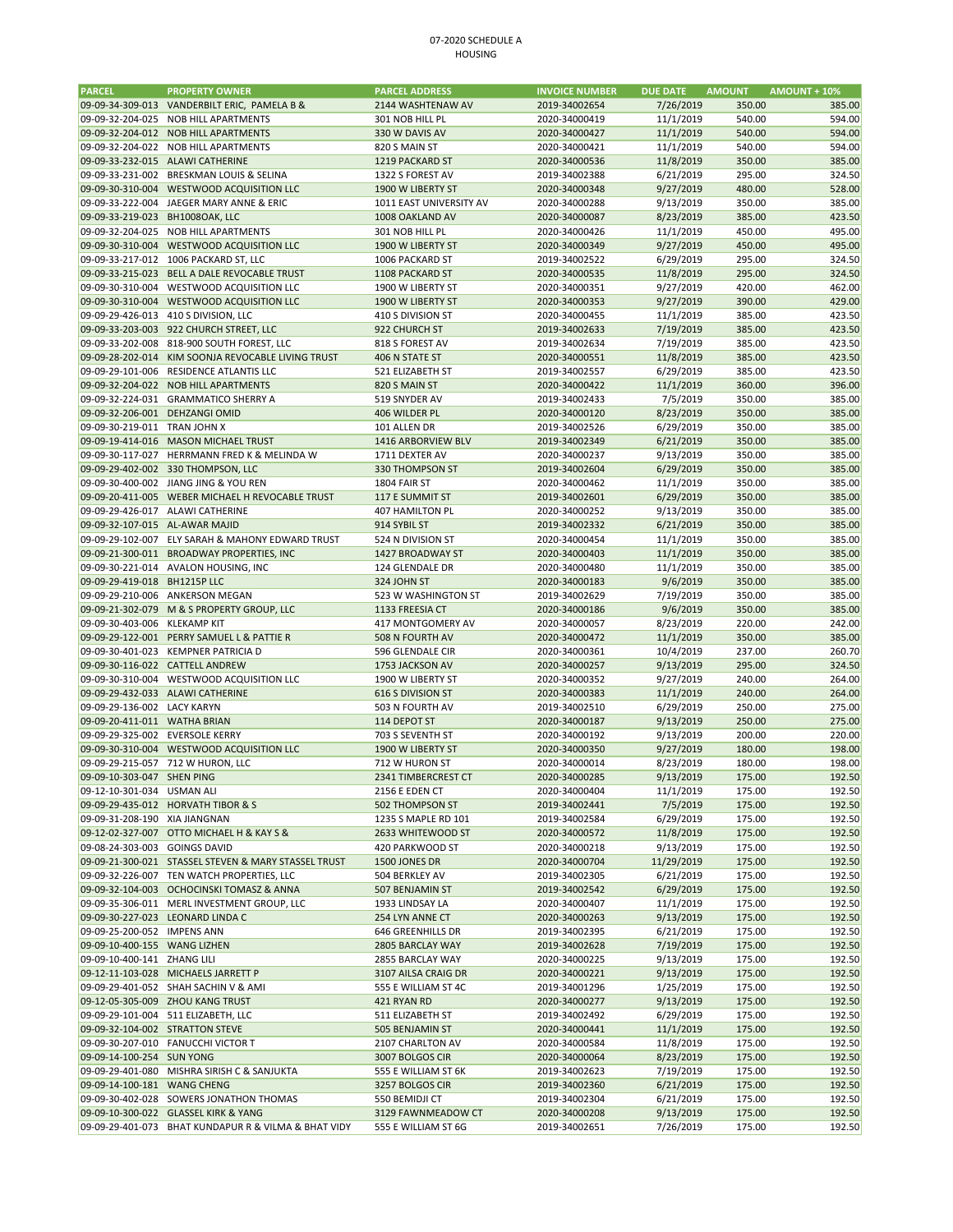## 07‐2020 SCHEDULE A HOUSING

| <b>PARCEL</b>                    | <b>PROPERTY OWNER</b>                                | <b>PARCEL ADDRESS</b>                | <b>INVOICE NUMBER</b> | <b>DUE DATE</b> | <b>AMOUNT</b> | <b>AMOUNT + 10%</b> |
|----------------------------------|------------------------------------------------------|--------------------------------------|-----------------------|-----------------|---------------|---------------------|
| 09-09-30-400-012 LABBE JOHN II C |                                                      | <b>1716 FAIR ST</b>                  | 2019-34002315         | 6/21/2019       | 175.00        | 192.50              |
| 09-09-32-229-028                 | 1004 S MAIN ST, LLC                                  | 1004 S MAIN ST                       | 2019-34002420         | 7/5/2019        | 175.00        | 192.50              |
|                                  | 09-09-19-206-049 WOOD JEFFREY C & CHRISTINE A        | 1400 ARGYLE CRS                      | 2019-34002350         | 6/21/2019       | 175.00        | 192.50              |
| 09-09-31-101-029                 | KO KEVIN EYO & KO ANGELICA AURORA T                  | 921 RAYMOND ST                       | 2020-34000585         | 11/8/2019       | 175.00        | 192.50              |
| 09-09-33-212-011 REMINGA JAY R   |                                                      | 818 DEWEY AV                         | 2019-34002376         | 6/21/2019       | 175.00        | 192.50              |
| 09-09-31-402-019 LING TONY       |                                                      | 1420 KIRTLAND DR                     | 2020-34000211         | 9/13/2019       | 175.00        | 192.50              |
|                                  | 09-12-10-301-002 GUETZKOW MICHAEL P TRUST            | 2190 HEMLOCK DR                      | 2019-34002570         | 6/29/2019       | 175.00        | 192.50              |
| 09-09-10-400-063                 | MOHAMMED FARRUKH TAMKANATH                           | 2820 BARCLAY WAY                     | 2019-34002302         | 6/21/2019       | 175.00        | 192.50              |
|                                  | 09-09-29-101-007 MCCOY PROPERTIES L.C.               | 525 ELIZABETH ST                     | 2020-34000241         | 9/13/2019       | 175.00        | 192.50              |
|                                  | 09-09-33-218-026 ALAWI CATHERINE                     | 812 PACKARD ST                       | 2020-34000532         | 11/8/2019       | 175.00        | 192.50              |
| 09-09-33-235-011 CHURCHILL, LLC  |                                                      | 1102 S FOREST AV                     | 2020-34000325         | 9/7/2019        | 175.00        | 192.50              |
| 09-09-33-316-012 AKAH CYNTHIA    |                                                      | 810 HENRY ST                         | 2020-34000253         | 9/13/2019       | 175.00        | 192.50              |
|                                  | 09-09-25-201-041 WANG HUI & WANG XIAOHONG            | 879 GREENHILLS DR                    | 2019-34002396         | 6/21/2019       | 175.00        | 192.50              |
|                                  | 09-12-10-301-008 TEDLA HABTEMARIAM & MARIAN H        | 2178 HEMLOCK DR                      | 2019-34002399         | 6/21/2019       | 175.00        | 192.50              |
|                                  | 09-09-33-300-004 KETAI ROBERT & FISHMAN BONNIE       | 711 GRANGER AV                       | 2020-34000682         | 11/8/2019       | 175.00        | 192.50              |
|                                  | 09-12-11-103-066 KAKWAN RUBINA & SHAKIL              | 3088 VILLAGE CIR                     | 2020-34000290         | 9/13/2019       | 175.00        | 192.50              |
| 09-12-10-301-033 YPF16, LLC      |                                                      | 2158 E EDEN CT                       | 2020-34000239         | 9/13/2019       | 175.00        | 192.50              |
|                                  | 09-09-29-335-017 MILLER GERALD & MILLER MEREDITH     | 411 W MOSLEY ST                      | 2019-34002345         | 6/21/2019       | 175.00        | 192.50              |
|                                  | 09-09-31-208-267 LI WEIDONG & CHEN SISI              | 2124 PAULINE BLV 307                 | 2020-34000276         | 9/13/2019       | 175.00        | 192.50              |
| 09-09-20-301-047                 | <b>GILLESPIE MILDRED</b>                             | 815 HILLCREST DR                     | 2020-34000493         | 11/8/2019       | 175.00        | 192.50              |
|                                  | 09-09-33-214-012 MATANAKA CAPITAL, LLC               | 932 DEWEY AV                         | 2020-34000236         | 9/13/2019       | 175.00        | 192.50              |
| 09-09-33-216-009                 | ALAWI CATHERINE L                                    | 827 SYLVAN AV                        | 2020-34000282         | 9/13/2019       | 175.00        | 192.50              |
|                                  | 09-09-29-401-112 PARK TAE WON & SUN KU               | 555 E WILLIAM ST 9C                  | 2019-34002624         | 7/19/2019       | 175.00        | 192.50              |
|                                  | 09-09-14-100-188 RYAN FAMILY TRUST                   | 3131 BOLGOS CIR                      | 2020-34000188         | 9/13/2019       | 175.00        | 192.50              |
|                                  | 09-09-31-208-305 WISNIEWSKI BRIAN J & HEATHER H      | 2150 PAULINE BLV 103                 | 2019-34002327         | 6/21/2019       | 175.00        | 192.50              |
| 09-12-11-300-005                 | COLONIAL SQUARE 4 APARTMENTS                         | 3001 WILLIAMSBURG DR                 | 2019-34002655         | 7/26/2019       | 175.00        | 192.50              |
|                                  | 09-09-33-319-007 OVERLANDER MARSHALL & GRACE         | 1414 WHITE ST                        | 2020-34000119         | 8/23/2019       | 175.00        | 192.50              |
| 09-09-33-209-016 MAIZEROCK LLC   |                                                      | 723 MCKINLEY AV                      | 2020-34000356         | 9/27/2019       | 175.00        | 192.50              |
|                                  | 09-09-33-210-021 ANN ARBOR 1234 WHITE, LLC           | 1234 WHITE ST                        | 2020-34000292         | 9/13/2019       | 175.00        | 192.50              |
|                                  | 09-09-33-223-018 PAUL PROPERTY, LLC                  | 1010 S FOREST AV                     | 2020-34000468         | 11/1/2019       | 175.00        | 192.50              |
| 09-09-31-208-274 WANG LIZHEN     |                                                      | 2126 PAULINE BLV 203                 | 2019-34002277         | 6/14/2019       | 175.00        | 192.50              |
| 09-09-30-220-018 MCNEW BRADLEY   |                                                      | 114 ALLEN DR                         | 2019-34002527         | 6/29/2019       | 175.00        | 192.50              |
|                                  | 09-09-20-409-002 BLACKHAWK ASSOCIATES, LC            | 111 W SUMMIT ST                      | 2020-34000553         | 11/8/2019       | 175.00        | 192.50              |
|                                  | 09-12-10-106-019 CALVARY CHAPEL ANN ARBOR            | 3311 NORDMAN RD                      | 2020-34000269         | 9/13/2019       | 175.00        | 192.50              |
| 09-09-29-115-013 SVK, LLC        |                                                      | <b>314 CATHERINE ST</b>              | 2020-34000031         | 8/23/2019       | 174.00        | 191.40              |
|                                  | 09-09-32-211-011 PIPAN RICHARD & ISRAEL BARBARA A &  | <b>1140 BIRK AV</b>                  | 2020-34000358         | 9/27/2019       | 150.00        | 165.00              |
| 09-09-20-405-036 GREINER DAVID   |                                                      | 223 SUNSET RD                        | 2019-34002480         | 7/12/2019       | 150.00        | 165.00              |
| 09-09-28-205-005                 | <b>PALMS ANDREW</b>                                  | 718 LAWRENCE ST                      | 2020-34000336         | 9/27/2019       | 150.00        | 165.00              |
|                                  | 09-09-33-218-015 OCHOCINSKI TOMASZ & ANNA            | 827 MCKINLEY AV                      | 2020-34000017         | 8/23/2019       | 137.00        | 150.70              |
| 09-09-33-210-030 MANELA ROGER    |                                                      | 1209 S STATE ST                      | 2020-34000400         | 11/1/2019       | 135.00        | 148.50              |
|                                  | 09-09-30-401-024 KEMPNER PATRICIA D                  | 594 GLENDALE CIR                     | 2019-34002511         | 6/29/2019       | 125.00        | 137.50              |
| 09-09-10-400-101 JAN NAJEEB      |                                                      | 2773 BARCLAY WAY                     | 2019-34002518         | 6/29/2019       | 125.00        | 137.50              |
| 09-12-05-205-056 CENZER JUDITH   |                                                      | 109 FIELDCREST ST 304                | 2019-34002471         | 7/12/2019       | 100.00        | 110.00              |
|                                  | 09-09-29-435-012 HORVATH TIBOR & S                   | 502 THOMPSON ST                      | 2020-34000379         | 11/1/2019       | 100.00        | 110.00              |
|                                  | 09-09-29-401-052 SHAH SACHIN V & AMI                 | 555 E WILLIAM ST 4C                  | 2019-34001772         | 4/12/2019       | 100.00        | 110.00              |
|                                  | 09-09-19-411-012 LINKED HOME RENTALS, INC            | 1213 MILLER AV                       | 2020-34000025         | 8/23/2019       | 100.00        | 110.00              |
|                                  | 09-12-10-304-045 XIA CHENAN & YANG BEI               | 2092 CLOVERLY LANE                   | 2019-34002488         | 7/12/2019       | 100.00        | 110.00              |
|                                  | 09-09-16-307-012 WESTFIELD-LAPOINTE CRYSTAL LAVON TR | <b>459 BROOKSIDE DR</b>              | 2020-34000043         | 8/23/2019       | 99.00         | 108.90              |
|                                  | 09-09-29-436-016 A2 EAST JEFFERSON, LLC              | 308 E JEFFERSON ST                   | 2019-34002644         | 7/19/2019       | 90.00         | 99.00               |
| 09-12-10-201-056 FREYMAN ELLA    |                                                      | 3059 FOREST CREEK CT                 | 2019-34002504         | 6/29/2019       | 85.00         | 93.50               |
|                                  | 09-09-29-208-043 KULKARNI GIRISH & AMARANTHA         | 827 W HURON ST                       | 2020-34000058         | 8/23/2019       | 75.00         | 82.50               |
| 09-12-10-111-016 JAIN NARENDRA   |                                                      | 2950 ST AUBIN AV                     | 2019-34002520         | 6/29/2019       | 75.00         | 82.50               |
|                                  | 09-12-02-320-006 GALLUPE TAMI & GALLUPE JAMIE        | 2879 FERNWOOD AV                     | 2020-34000011         | 8/23/2019       | 75.00         | 82.50               |
|                                  | 09-09-16-200-068 HOU XINHAI & FENG LINDA             | 2771 SOUTH KNIGHTSBRIDGE CIR         | 2019-34002521         | 6/29/2019       | 75.00         | 82.50               |
|                                  | 09-09-20-409-003 MERRITT LUCAS M & MAMMEN LEENA      | 113 W SUMMIT ST                      | 2020-34000048         | 8/23/2019       | 74.00         | 81.40               |
|                                  | 09-09-21-401-085 SUD ASHISH & SUD SWATANTRA P        |                                      | 2019-34002486         | 7/12/2019       | 50.00         | 55.00               |
|                                  | 09-09-33-218-020 RAVAL TARUN & RAVAL FALGUNI         | 1241 ISLAND DR 103<br>902 PACKARD ST | 2019-34002508         | 6/29/2019       | 37.00         | 40.70               |
|                                  | 09-09-30-115-029 TANGUAY ANDREW                      | 220 VIRGINIA AV                      | 2020-34000052         | 8/23/2019       | 37.00         | 40.70               |
|                                  | 09-09-29-215-052 PARKSIDE APRTMENTS, LLC             | 810 W HURON ST                       | 2020-34000343         | 9/27/2019       | 37.00         | 40.70               |
|                                  | 09-09-33-234-014 ALAWI CATHERINE                     | 1104 PROSPECT ST                     | 2020-34000385         | 11/1/2019       | 20.00         | 22.00               |
| Total                            |                                                      |                                      |                       |                 | 117279        | 129006.9            |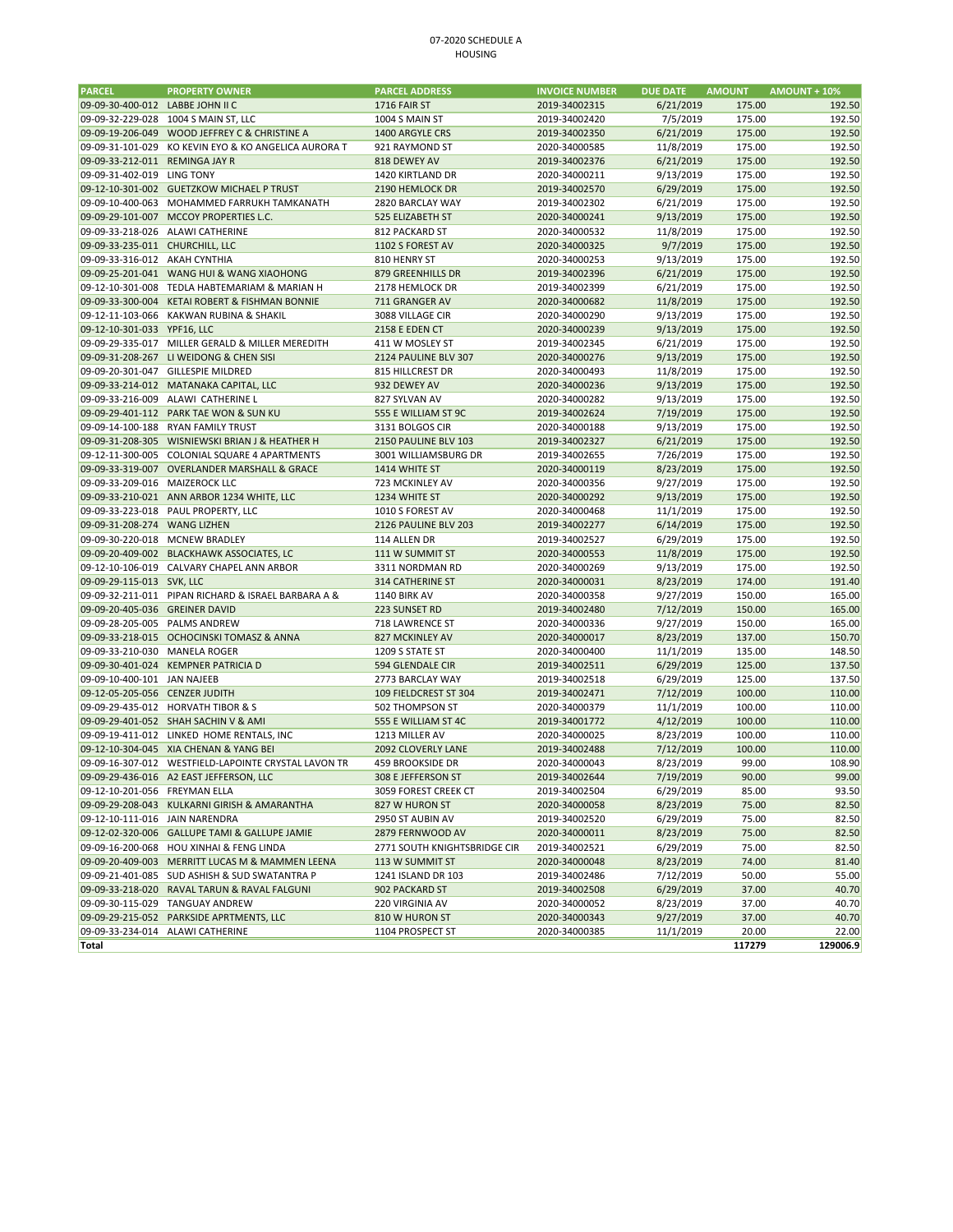# 07‐2020 SCHEDULE A POLICE

| <b>PARCEL</b>                        | <b>PROPERTY OWNER</b>                            | <b>PARCEL ADDRESS</b>                   | <b>INVOICE NUMBER</b> | <b>DUE DATE</b><br><b>AMOUNT</b> | <b>AMOUNT + 10%</b> |                  |
|--------------------------------------|--------------------------------------------------|-----------------------------------------|-----------------------|----------------------------------|---------------------|------------------|
| 09-08-25-405-012                     | <b>FRANKLIN RICHARD L JR</b>                     | 2555 RUSSELL ST                         | 2020-31000003         | 8/9/2019                         | 876.00              | 963.60           |
| 09-09-28-407-006                     | 1530 WASHTENAW PARTNERS L.L.C.                   | 1530 WASHTENAW AV                       | 2020-31000073         | 11/9/2019                        | 447.00              | 491.70           |
| 09-12-04-200-036                     | CAPITAL INVESTMENT COMPANY, LLC                  | 2271 S STATE ST                         | 2020-31000024         | 9/11/2019                        | 250.00              | 275.00           |
| 09-09-30-319-020                     | THRIVE JUICERY WEST SIDE LLC                     | 2295 W STADIUM BLV                      | 2020-31000022         | 9/11/2019                        | 250.00              | 275.00           |
| 09-09-33-220-026                     | PROCASSINI MARQUERITE D TRUST                    | 926 GREENWOOD AV                        | 2020-31000068         | 11/9/2019                        | 202.00              | 222.20           |
| 09-09-31-214-026                     | <b>KRYSTYNIAK BRIAN</b>                          | 904 EVELYN CT                           | 2020-31000023         | 9/11/2019                        | 200.00              | 220.00           |
| 09-09-33-408-006                     | <b>DECKER LAURA</b>                              | 1636 CHEROKEE RD                        | 2020-31000004         | 8/9/2019                         | 200.00              | 220.00           |
| 09-09-33-234-014                     | ALAWI CATHERINE                                  | 1104 PROSPECT ST                        | 2020-31000005         | 8/9/2019                         | 187.00              | 205.70           |
| 09-09-34-304-002                     | <b>GIORDANI BRUNO &amp; A</b>                    | 1429 KEARNEY RD                         | IMP-33347             | 8/17/2019                        | 119.00              | 130.90           |
| 09-09-29-211-023                     | TURTLE BAY HOLDING COMPANY                       | 326 W LIBERTY ST                        | IMP-33820             | 9/26/2019                        | 119.00              | 130.90           |
| 09-08-25-300-009                     | F.P.T. ASSOCIATES L.L.C.                         | 3100 W LIBERTY ST                       | IMP-33305             | 7/19/2019                        | 119.00              | 130.90           |
| 09-12-10-303-181                     | REUBEN JANICE                                    | 2139 STONE SCHOOL CIR                   | IMP-33823             | 9/26/2019                        | 119.00              | 130.90           |
| 09-09-09-400-037                     | DHAR ABRAR MOHSIN                                | 2289 HICKORY POINT DR                   | IMP-33456             | 8/17/2019                        | 119.00              | 130.90           |
| 09-09-29-214-001                     | <b>RENTALS INC</b>                               | 438 W HURON ST                          | IMP-33718             | 9/26/2019                        | 119.00              | 130.90           |
| 09-12-10-111-014                     | RATLIFF REBECCA TRUST                            | 2962 ST AUBIN AV                        | IMP-32690             | 6/29/2019                        | 119.00              | 130.90           |
| 09-09-30-204-024                     | MARCHAL JULIEN C                                 | 1904 OLD ORCHARD CT                     | IMP-33818             | 9/26/2019                        | 119.00              | 130.90           |
| 09-12-08-100-055                     | 555 BRIARWOOD ASSOCIATES LLC                     | 555 BRIARWOOD CIR                       | IMP-33410             | 8/17/2019                        | 119.00              | 130.90           |
| 09-09-28-313-002                     | SOUTH UNIVERSITY - NORTH EAST, LLC               | 1201 SOUTH UNIVERSITY AV                | IMP-32619             | 6/29/2019                        | 119.00              | 130.90           |
| 09-09-29-137-030                     | <b>FERRANTINO NANCY</b>                          | 548 N MAIN ST                           | IMP-33303             | 7/19/2019                        | 119.00              | 130.90           |
| 09-09-29-135-009                     | FOR REAL ESTATE, LLC                             | 327 BRAUN CT                            | IMP-33240             | 7/19/2019                        | 119.00              | 130.90           |
| 09-09-30-319-027                     | RIDGECROFT PROPERTIES, LLC                       | 635 S MAPLE RD                          | IMP-32682             | 6/29/2019                        | 119.00              | 130.90           |
| 09-12-11-103-005                     | <b>GUENTHER ROBERT F &amp; SANDRA R</b>          | 3800 PACKARD RD                         | IMP-33306             |                                  | 119.00              | 130.90           |
| 09-09-21-105-019                     | WASHLAND L.L.C.                                  | 1635 PLYMOUTH RD                        | IMP-32599             | 7/19/2019                        | 119.00              | 130.90           |
| 09-12-11-103-006                     | <b>RSRN LLC</b>                                  | 3830 PACKARD RD                         | IMP-33730             | 6/29/2019                        | 119.00              | 130.90           |
|                                      |                                                  |                                         |                       | 9/26/2019                        |                     | 130.90           |
| 09-12-02-204-098                     | AHC WASHTENAW, LLC<br>R L GILPIN PROPERTIES, LLC | 3100 WASHTENAW AV<br>838 S MAIN ST      | IMP-33408             | 8/17/2019                        | 119.00<br>119.00    | 130.90           |
| 09-09-32-204-017                     |                                                  |                                         | IMP-32625             | 6/29/2019                        |                     |                  |
| 09-09-29-151-069                     | KINGSLEY CONDOMINIUMS LLC, A MI                  | 214 W KINGSLEY ST                       | IMP-33454             | 8/17/2019                        | 119.00              | 130.90           |
| 09-12-06-400-013<br>09-09-29-144-009 | MCKINLEY ASSOCIATES INC                          | 1300 BROOKFIELD DR<br>304 S MAIN ST     | IMP-32657             | 6/29/2019                        | 119.00              | 130.90<br>130.90 |
|                                      | LIBERTY MAIN, LLC                                |                                         | IMP-32611             | 6/29/2019                        | 119.00              |                  |
| 09-12-02-209-012<br>09-09-30-213-015 | ARLINGTON SQUARE PROPERTIES, LLC                 | 3250 WASHTENAW AV                       | IMP-33334             | 8/17/2019                        | 119.00              | 130.90<br>130.90 |
|                                      | SANTORO LIBORIO LEO                              | 2440 W STADIUM BLV                      | IMP-33357             | 8/17/2019                        | 119.00              |                  |
| 09-12-02-204-098                     | AHC WASHTENAW, LLC                               | 3100 WASHTENAW AV                       | IMP-33942             | 10/31/2019                       | 119.00              | 130.90           |
| 09-12-09-400-025                     | WICKFIELD PHOENIX, LLC                           | 100 PHOENIX DR                          | IMP-32680             | 6/29/2019                        | 119.00              | 130.90           |
| 09-09-30-122-006                     | SCHWARTZENBERGER STEVEN<br>ZHANG LI MIN & GUO LI | 309 WILTON ST                           | IMP-33304             | 7/19/2019<br>9/26/2019           | 119.00              | 130.90           |
| 09-09-11-305-043                     |                                                  | 3259 DUNWOODIE CT<br>2055 W STADIUM BLV | IMP-33831             |                                  | 119.00              | 130.90           |
| 09-09-31-211-003                     | ARHANGELOS STADIUM LLC                           |                                         | 2020-31100002         | 9/20/2019                        | 119.00              | 130.90           |
| 09-12-11-201-059                     | <b>WAFER TRIEDA</b>                              | 3240 FERNWOOD AV                        | IMP-33389             | 8/17/2019                        | 119.00              | 130.90           |
| 09-09-28-310-001                     | AFJ ANN ARBOR LLC                                | 1220 SOUTH UNIVERSITY AV                | IMP-33225             | 7/19/2019                        | 82.00               | 90.20            |
| 09-09-21-105-021                     | MIHAIL SCOTT & DEBRA                             | 1621 PLYMOUTH RD                        | IMP-33384             | 8/17/2019                        | 82.00               | 90.20            |
| 09-09-14-305-042                     | <b>GATEWAY ANN ARBOR LLC</b>                     | 3393 PLYMOUTH RD                        | IMP-33938             | 10/31/2019                       | 82.00               | 90.20            |
| 09-12-11-103-005                     | <b>GUENTHER ROBERT F &amp; SANDRA R</b>          | 3800 PACKARD RD                         | IMP-33786             | 9/26/2019                        | 82.00               | 90.20            |
| 09-09-29-407-005                     | THE DOWNER GROUP, LLC                            | 318 S MAIN ST                           | IMP-33344             | 8/17/2019                        | 82.00               | 90.20            |
| 09-12-02-204-098                     | AHC WASHTENAW, LLC                               | 3100 WASHTENAW AV                       | IMP-33404             | 8/17/2019                        | 82.00               | 90.20            |
| 09-09-30-309-037                     | VINAROV ALEXEI & IRINA TRUST                     | 2010 LIBERTY HEIGHTS                    | IMP-33248             | 7/19/2019                        | 82.00               | 90.20            |
| 09-09-15-410-007                     | TRAVER VILLAGE LTD PTNSP                         | 2601 PLYMOUTH RD                        | IMP-33978             | 10/31/2019                       | 82.00               | 90.20            |
| 09-12-06-400-013                     | MCKINLEY ASSOCIATES INC                          | 1300 BROOKFIELD DR                      | IMP-33780             | 9/26/2019                        | 82.00               | 90.20            |
| 09-09-16-200-126                     | LIANG JACKSON J, ELAFROS MELISSA &               | 2901 NORTH KNIGHTSBRIDGE CIR            | IMP-33239             | 7/19/2019                        | 82.00               | 90.20            |
| 09-09-28-223-014                     | H & K STATE STREET, L.L.C.                       | 205 S STATE ST 1                        | IMP-33720             | 9/26/2019                        | 82.00               | 90.20            |
| 09-12-08-100-054                     | MALL AT BRIARWOOD, LLC                           | 575 BRIARWOOD CIR                       | IMP-33972             | 10/31/2019                       | 82.00               | 90.20            |
| 09-09-28-223-014                     | H & K STATE STREET, L.L.C                        | 205 S STATE ST 1                        | IMP-33915             | 10/31/2019                       | 82.00               | 90.20            |
| 09-12-02-209-122                     | MAGNUSON LEIGH C                                 | 2334 PARKWOOD AV                        | IMP-33729             | 9/26/2019                        | 82.00               | 90.20            |
| 09-12-08-100-068                     | MALL AT BRIARWOOD, LLC                           | 800 BRIARWOOD CIR                       | IMP-32641             | 6/29/2019                        | 82.00               | 90.20            |
| 09-12-05-302-005                     | CRANBROOK VILLAGE LTD PRTSHP                     | 800 W EISENHOWER PKY                    | IMP-33760             | 9/26/2019                        | 82.00               | 90.20            |
| 09-12-02-105-010                     | BRIXMOR ARBORLAND, LLC                           | 3521 WASHTENAW AV                       | IMP-32598             | 6/29/2019                        | 82.00               | 90.20            |
| 09-12-11-204-024                     | KHAN GOLAM & HASAN LUSY                          | 3150 PACKARD RD                         | IMP-33282             | 7/19/2019                        | 82.00               | 90.20            |
| 09-08-25-400-012                     | CCA2, LLC                                        | 490 S MAPLE RD                          | IMP-33375             | 8/17/2019                        | 82.00               | 90.20            |
| 09-09-22-202-008                     | COURTYARD SHOPS L.L.C.                           | 1667 PLYMOUTH RD                        | IMP-33438             | 8/17/2019                        | 82.00               | 90.20            |
| 09-09-16-100-043                     | <b>GONZALEZ RODRIGO</b>                          | 2987 LESLIE PARK CIR                    | IMP-32655             | 6/29/2019                        | 82.00               | 90.20            |
| 09-09-21-104-044                     | NAVARRE CROSSINGS, LLC                           | 1750 PLYMOUTH RD                        | IMP-33421             | 8/17/2019                        | 82.00               | 90.20            |
| 09-09-29-128-006                     | LIBERTY STREET PARTNERS LLC                      | 201 E LIBERTY ST                        | IMP-33886             | 10/31/2019                       | 82.00               | 90.20            |
| 09-09-26-200-031                     | THE GORDON FAMILY TRUST NO 1                     | 558 HERITAGE DR                         | IMP-32595             | 6/29/2019                        | 82.00               | 90.20            |
| 09-12-02-402-006                     | DIGBY RAYMOND & KAREN                            | 2900 BRANDYWINE DR                      | IMP-33723             | 9/26/2019                        | 82.00               | 90.20            |
| 09-09-29-108-033                     | HILLSIDE-LIBERTY TOWN CENTER, LLC                | 201 S DIVISION ST                       | 2019-31100025         | 7/21/2019                        | 82.00               | 90.20            |
| 09-09-28-310-001                     | AFJ ANN ARBOR LLC                                | 1220 SOUTH UNIVERSITY AV                | IMP-33381             | 8/17/2019                        | 82.00               | 90.20            |
| 09-09-29-141-048                     | 116-120 W HURON, LLC                             | 120 W HURON ST                          | IMP-33262             | 7/19/2019                        | 82.00               | 90.20            |
| 09-09-29-127-039                     | 201 PARTNERS, LLC                                | 203 E WASHINGTON ST 3                   | IMP-33800             | 9/26/2019                        | 82.00               | 90.20            |
| 09-09-29-131-001                     | 103 E LIBERTY, LLC                               | 221 S MAIN ST                           | IMP-32661             | 6/29/2019                        | 82.00               | 90.20            |
| 09-12-11-207-015                     | SIMPSON JOHN C                                   | 3001 LORRAINE ST                        | IMP-33803             | 9/26/2019                        | 82.00               | 90.20            |
| 09-09-15-104-243                     | WILSON ALLECIA M                                 | 2858 RIDINGTON RD                       | IMP-32675             | 6/29/2019                        | 82.00               | 90.20            |
| 09-09-31-214-052                     | NOTCH, LLC                                       | 1900 W STADIUM BLV                      | IMP-33367             | 8/17/2019                        | 82.00               | 90.20            |
| 09-12-05-304-004                     | NATIONAL CITY BANK OF MICHIGAN                   | 2992 S MAIN ST                          | IMP-33364             | 8/17/2019                        | 82.00               | 90.20            |
| 09-09-29-112-023                     | HANDICRAFT L.C.                                  | 337 E LIBERTY ST                        | IMP-33424             | 8/17/2019                        | 82.00               | 90.20            |
| 09-12-05-303-082                     | PETERSON SUSAN                                   | 199 KINGSBROOK AV                       | IMP-32667             | 6/29/2019                        | 82.00               | 90.20            |
| 09-12-06-400-013                     | MCKINLEY ASSOCIATES INC                          | 1300 BROOKFIELD DR                      | IMP-33912             | 10/31/2019                       | 82.00               | 90.20            |
| 09-09-34-216-021                     | SOOFI NAJM M & HUMA M                            | 2139 MELROSE AV                         | IMP-33752             | 9/26/2019                        | 82.00               | 90.20            |
| 09-09-21-403-032                     | COURANT PAUL & MANILDI MARTA A                   | 1045 CEDAR BEND DR                      | IMP-33715             | 9/26/2019                        | 82.00               | 90.20            |
| 09-09-29-427-025                     | CITY PLACE ANN ARBOR, LLC                        | 407 S FIFTH AV                          | IMP-33981             | 10/31/2019                       | 82.00               | 90.20            |
| 09-09-33-205-009                     | <b>KAPPA SIGMA</b>                               | 806 HILL ST                             | IMP-33237             | 7/19/2019                        | 82.00               | 90.20            |
| 09-09-29-108-032                     | HILLSIDE-LIBERTY TOWN CENTER, LLC                | 401 E LIBERTY ST                        | IMP-33921             | 10/31/2019                       | 82.00               | 90.20            |
| 09-09-29-142-022                     | 118-124 SOUTH MAIN ASSOCIATES, LLC               | 120 S MAIN ST                           | 2019-31100026         | 7/24/2019                        | 82.00               | 90.20            |
| 09-12-10-111-014                     | RATLIFF REBECCA TRUST                            | 2962 ST AUBIN AV                        | IMP-33294             | 7/19/2019                        | 82.00               | 90.20            |
| 09-12-09-400-035                     | ANN ARBOR COMMERCE CENTER LLC                    | 3904 VARSITY DR                         | IMP-33961             | 10/31/2019                       | 82.00               | 90.20            |
| 09-09-20-315-023                     | SPINDLER KATHERINE R TRUST                       | 511 HISCOCK ST                          | IMP-32633             | 6/29/2019                        | 82.00               | 90.20            |
| 09-09-29-135-009                     | FOR REAL ESTATE, LLC                             | 327 BRAUN CT                            | IMP-33396             | 8/17/2019                        | 82.00               | 90.20            |
| 09-12-03-303-020                     | BUCCI JOSEPH D & VIRAKHOVSKAYA OLGA              | 2655 GLADSTONE AV                       | IMP-33941             | 10/31/2019                       | 82.00               | 90.20            |
| 09-12-11-207-015                     | SIMPSON JOHN C                                   | 3001 LORRAINE ST                        | IMP-33801             | 9/26/2019                        | 82.00               | 90.20            |
| 09-12-09-400-035                     | ANN ARBOR COMMERCE CENTER LLC                    | 3904 VARSITY DR                         | IMP-33778             | 9/26/2019                        | 82.00               | 90.20            |
| 09-12-02-204-098                     | AHC WASHTENAW, LLC                               | 3100 WASHTENAW AV                       | IMP-33755             | 9/26/2019                        | 82.00               | 90.20            |
| 09-09-29-127-039                     | 201 PARTNERS, LLC                                | 203 E WASHINGTON ST 3                   | IMP-32676             | 6/29/2019                        | 82.00               | 90.20            |
| 09-09-29-144-030                     | 312 SMS, LLC                                     | 314 S MAIN ST                           | IMP-33758             | 9/26/2019                        | 82.00               | 90.20            |
| 09-09-14-400-014                     | SCG HOTEL INVESTORS HOLDINGS REIT                | 2300 GREEN RD                           | IMP-33907             | 10/31/2019                       | 82.00               | 90.20            |
| 09-12-02-200-013                     | LPN PROPERTIES LLC                               | 3365 WASHTENAW AV                       | IMP-33266             | 7/19/2019                        | 82.00               | 90.20            |
| 09-12-09-301-014                     | AGREE ANN ARBOR MI, LLC                          | 590 W ELLSWORTH RD                      | IMP-33767             | 9/26/2019                        | 82.00               | 90.20            |
| 09-12-11-207-015                     | SIMPSON JOHN C                                   | 3001 LORRAINE ST                        | IMP-33804             | 9/26/2019                        | 82.00               | 90.20            |
| 09-09-30-213-015                     | SANTORO LIBORIO LEO                              | 2440 W STADIUM BLV                      | IMP-33356             | 8/17/2019                        | 82.00               | 90.20            |
| 09-12-06-400-013                     | MCKINLEY ASSOCIATES INC                          | 1300 BROOKFIELD DR                      | IMP-32656             | 6/29/2019                        | 82.00               | 90.20            |
| 09-12-02-402-006                     | DIGBY RAYMOND & KAREN                            | 2900 BRANDYWINE DR                      | IMP-33724             | 9/26/2019                        | 82.00               | 90.20            |
| 09-09-33-314-004                     | SOUTH INDUSTRIAL DEV. LLC                        | 1950 SOUTH INDUSTRIAL HWY               | IMP-33764             | 9/26/2019                        | 82.00               | 90.20            |
| 09-12-02-208-004                     | 3035 WASHTENAW, LLC                              | 3035 WASHTENAW AV                       | IMP-33286             | 7/19/2019                        | 82.00               | 90.20            |
| 09-09-29-108-032                     | HILLSIDE-LIBERTY TOWN CENTER, LLC                | 401 E LIBERTY ST                        | IMP-32616             | 6/29/2019                        | 82.00               | 90.20            |
| 09-09-29-108-032                     | HILLSIDE-LIBERTY TOWN CENTER, LLC                | 401 E LIBERTY ST                        | IMP-33223             | 7/19/2019                        | 82.00               | 90.20            |
| 09-09-23-100-010                     | <b>GREEN COURT LLC</b>                           | 3600 GREEN CT                           | IMP-33973             | 10/31/2019                       | 82.00               | 90.20            |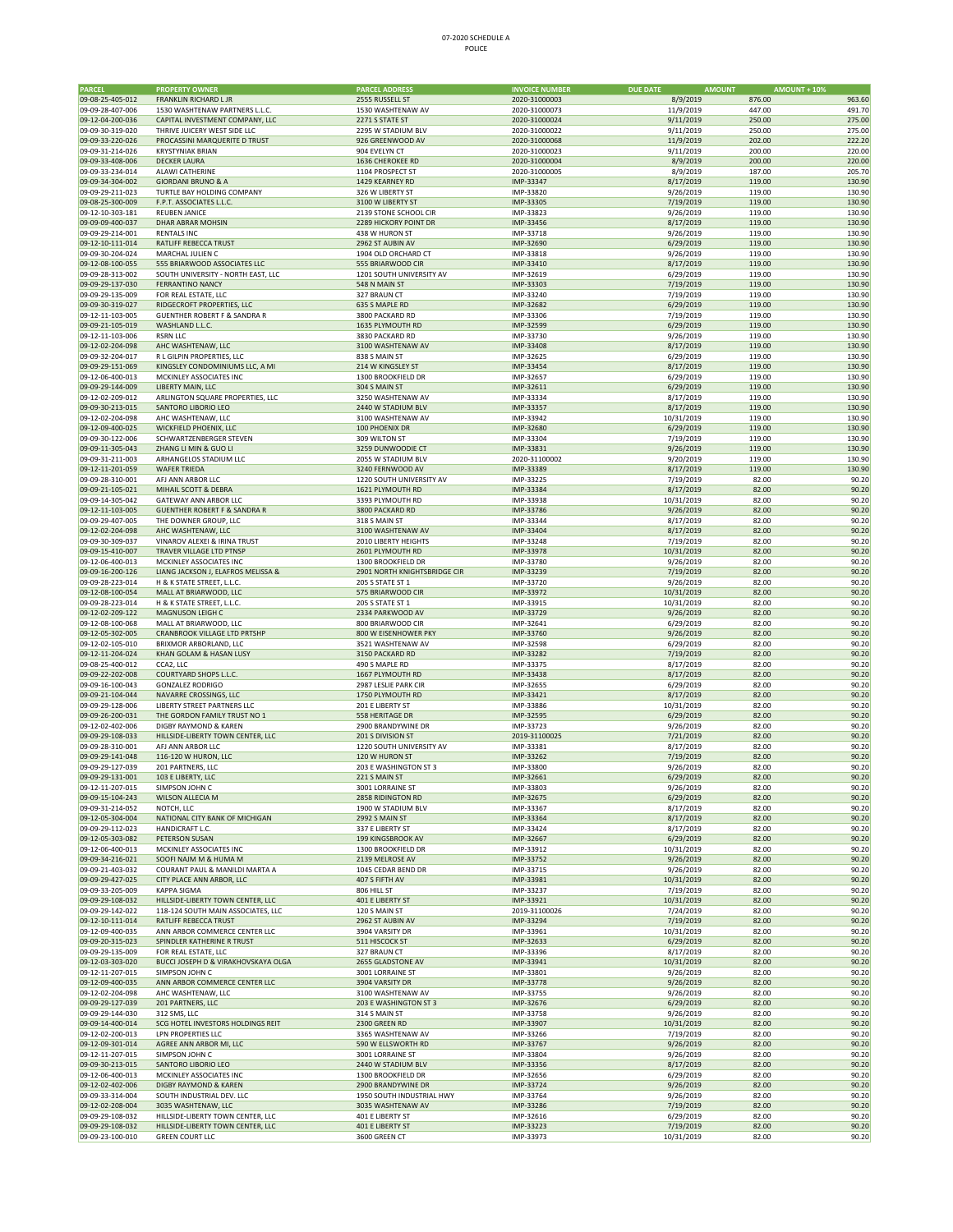## 07‐2020 SCHEDULE A POLICE

| <b>PARCEL</b>    | <b>PROPERTY OWNER</b>               | <b>PARCEL ADDRESS</b>     | <b>INVOICE NUMBER</b> | <b>DUE DATE</b><br><b>AMOUNT</b> | <b>AMOUNT + 10%</b> |           |
|------------------|-------------------------------------|---------------------------|-----------------------|----------------------------------|---------------------|-----------|
| 09-12-02-209-011 | FROST PROPERTIES #1-AA, LLC         | 3330 WASHTENAW AV         | IMP-33260             | 7/19/2019                        | 82.00               | 90.20     |
| 09-09-10-402-182 | TOLL MI VI LIMITED PARTNERSHIP      | 3231 ARDLEY AV            | IMP-32665             | 6/29/2019                        | 82.00               | 90.20     |
| 09-09-29-128-026 | <b>HWGA PARTNERSHIP</b>             | 211 S FOURTH AV           | IMP-33790             | 9/26/2019                        | 82.00               | 90.20     |
| 09-09-30-302-006 | VILLAVICENCIO JENNIFER & ALFONSO RI | 310 BURWOOD AV            | IMP-33272             | 7/19/2019                        | 82.00               | 90.20     |
| 09-12-11-207-026 | MAYNARD JEFFREY E & CAMPBELL KELLY  | 3370 CREEK DR             | IMP-33939             | 10/31/2019                       | 82.00               | 90.20     |
| 09-12-02-105-011 | BRIXMOR ARBORLAND, LLC              | 3795 WASHTENAW AV         | IMP-32588             | 6/29/2019                        | 82.00               | 90.20     |
| 09-09-29-144-030 | 312 SMS, LLC                        | 314 S MAIN ST             | IMP-33405             | 8/17/2019                        | 82.00               | 90.20     |
| 09-09-29-108-032 | HILLSIDE-LIBERTY TOWN CENTER, LLC   | 401 E LIBERTY ST          | IMP-33391             | 8/17/2019                        | 82.00               | 90.20     |
| 09-12-02-105-010 | BRIXMOR ARBORLAND, LLC              | 3521 WASHTENAW AV         | IMP-33916             | 10/31/2019                       | 82.00               | 90.20     |
| 09-09-34-216-021 | SOOFI NAJM M & HUMA M               | 2139 MELROSE AV           | IMP-33753             | 9/26/2019                        | 82.00               | 90.20     |
| 09-12-04-303-011 | MICHIGAN CREATIVE INVESTMENT, LLC   | 2455 SOUTH INDUSTRIAL HWY | IMP-33226             | 7/19/2019                        | 82.00               | 90.20     |
| 09-09-30-117-012 | 1702 JACKSON AVENUE, LLC            | 1702 JACKSON AV           | IMP-32668             | 6/29/2019                        | 82.00               | 90.20     |
| 09-12-02-200-013 | <b>LPN PROPERTIES LLC</b>           | 3365 WASHTENAW AV         | IMP-33770             | 9/26/2019                        | 82.00               | 90.20     |
| 09-09-14-100-418 | JONES MARY LEE TRUST                | 3532 BURBANK DR           | IMP-33796             | 9/26/2019                        | 82.00               | 90.20     |
| 09-09-29-214-048 | PHOENIX WEST, L.C.                  | 117 N FIRST ST            | IMP-33727             | 9/26/2019                        | 82.00               | 90.20     |
| 09-09-31-304-028 | DEGEORGE CHRISTINA A LIVING TRUST   | 2041 WELDON BLV           | IMP-33437             | 8/17/2019                        | 82.00               | 90.20     |
| 09-12-11-204-024 | KHAN GOLAM & HASAN LUSY             | 3150 PACKARD RD           | IMP-33281             | 7/19/2019                        | 82.00               | 90.20     |
| 09-12-02-103-021 | WASHTENAW COMMONS LLC               | 3500 WASHTENAW AV         | IMP-33782             | 9/26/2019                        | 82.00               | 90.20     |
| 09-12-04-301-013 | W W GRAINGER INC                    | 2915 BOARDWALK DR         | IMP-33192             | 7/19/2019                        | 82.00               | 90.20     |
| 09-09-29-211-023 | TURTLE BAY HOLDING COMPANY          | 326 W LIBERTY ST          | IMP-33819             | 9/26/2019                        | 82.00               | 90.20     |
| 09-12-04-200-050 | MCKINLEY RESERVE XXXII, LLC &       | 2221 S STATE ST           | IMP-33420             | 8/17/2019                        | 82.00               | 90.20     |
| 09-09-29-132-009 | NATIONAL CITY BANK OF MICHIGAN      | 101 S MAIN ST             | IMP-33739             | 9/26/2019                        | 82.00               | 90.20     |
| 09-09-29-144-030 | 312 SMS, LLC                        | 314 S MAIN ST             | IMP-33948             | 10/31/2019                       | 82.00               | 90.20     |
| 09-12-02-208-004 | 3035 WASHTENAW, LLC                 | 3035 WASHTENAW AV         | IMP-33736             | 9/26/2019                        | 82.00               | 90.20     |
| 09-09-14-100-437 | NECC PROPERTY, LLC                  | 2500 GREEN RD             | IMP-33394             | 8/17/2019                        | 82.00               | 90.20     |
| 09-08-25-103-011 | WESTGATE ENTERPRISES, L.L.C.        | 2449 W STADIUM BLV        | IMP-33275             | 7/19/2019                        | 82.00               | 90.20     |
| 09-12-11-207-015 | SIMPSON JOHN C                      | 3001 LORRAINE ST          | IMP-33802             | 9/26/2019                        | 82.00               | 90.20     |
| 09-12-08-100-068 | MALL AT BRIARWOOD, LLC              | 800 BRIARWOOD CIR         | IMP-33400             | 8/17/2019                        | 82.00               | 90.20     |
| 09-12-02-402-005 | DUBY JEFFREY M & DUBY-LISKOVA MARTI | 2906 BRANDYWINE DR        | IMP-33423             | 8/17/2019                        | 82.00               | 90.20     |
| 09-09-32-101-005 | STATE PACKARD LLC                   | 900 S STATE ST            | IMP-33287             | 7/19/2019                        | 82.00               | 90.20     |
| 09-09-21-105-019 | WASHLAND L.L.C.                     | 1635 PLYMOUTH RD          | IMP-33908             | 10/31/2019                       | 82.00               | 90.20     |
| 09-09-22-202-008 | COURTYARD SHOPS L.L.C.              | 1667 PLYMOUTH RD          | IMP-32663             | 6/29/2019                        | 82.00               | 90.20     |
| 09-12-09-301-014 | AGREE ANN ARBOR MI, LLC             | 590 W ELLSWORTH RD        | IMP-33768             | 9/26/2019                        | 82.00               | 90.20     |
| 09-09-29-406-006 | WSSA ANN ARBOR MAIN, LLC            | 327 S MAIN ST             | IMP-32617             | 6/29/2019                        | 82.00               | 90.20     |
| 09-12-04-200-012 | HARPER LAURA M REVOCABLE LIVING TR  | 2200 SOUTH INDUSTRIAL HWY | IMP-33934             | 10/31/2019                       | 82.00               | 90.20     |
| 09-09-29-406-006 | WSSA ANN ARBOR MAIN, LLC            | 327 S MAIN ST             | IMP-33224             | 7/19/2019                        | 82.00               | 90.20     |
| 09-12-02-204-097 | SUMMERS-KNOLLS SCHOOL               | 2203 PLATT RD             | IMP-33937             | 10/31/2019                       | 82.00               | 90.20     |
| 09-12-02-209-011 | FROST PROPERTIES #1-AA, LLC         | 3330 WASHTENAW AV         | IMP-33415             | 8/17/2019                        | 82.00               | 90.20     |
| 09-12-09-400-035 | ANN ARBOR COMMERCE CENTER LLC       | 3904 VARSITY DR           | IMP-33960             | 10/31/2019                       | 82.00               | 90.20     |
| 09-12-09-400-035 | ANN ARBOR COMMERCE CENTER LLC       | 3904 VARSITY DR           | IMP-33777             | 9/26/2019                        | 82.00               | 90.20     |
| 09-08-25-300-009 | F.P.T. ASSOCIATES L.L.C.            | 3100 W LIBERTY ST         | IMP-33917             | 10/31/2019                       | 82.00               | 90.20     |
| 09-12-02-204-098 | AHC WASHTENAW, LLC                  | 3100 WASHTENAW AV         | IMP-33754             | 9/26/2019                        | 82.00               | 90.20     |
| 09-09-14-305-013 | FIFTH THIRD CENTER                  | 3389 PLYMOUTH RD          | IMP-33731             | 9/26/2019                        | 82.00               | 90.20     |
| 09-09-28-322-003 | 311 S STATE, LLC                    | 311 S STATE ST            | IMP-33791             | 9/26/2019                        | 82.00               | 90.20     |
| 09-12-09-200-027 | <b>WATERWORKS PLAZA</b>             | 3131 S STATE ST 1         | IMP-33250             | 7/19/2019                        | 82.00               | 90.20     |
| 09-09-14-400-014 | SCG HOTEL INVESTORS HOLDINGS REIT   | 2300 GREEN RD             | IMP-33708             | 9/26/2019                        | 82.00               | 90.20     |
| 09-09-33-205-009 | <b>KAPPA SIGMA</b>                  | 806 HILL ST               | IMP-32632             | 6/29/2019                        | 82.00               | 90.20     |
| 09-12-02-209-011 | FROST PROPERTIES #1-AA, LLC         | 3330 WASHTENAW AV         | IMP-33771             | 9/26/2019                        | 82.00               | 90.20     |
| 09-12-05-302-005 | CRANBROOK VILLAGE LTD PRTSHP        | 800 W EISENHOWER PKY      | IMP-33256             | 7/19/2019                        | 82.00               | 90.20     |
| 09-12-03-303-020 | BUCCI JOSEPH D & VIRAKHOVSKAYA OLGA | 2655 GLADSTONE AV         | IMP-33940             | 10/31/2019                       | 82.00               | 90.20     |
| 09-08-25-102-016 | MAPLE VILLAGE SHOPPING CTR          | 217 N MAPLE RD            | IMP-33963             | 10/31/2019                       | 82.00               | 90.20     |
| 09-09-29-214-049 | NEW HOPE BAPTIST CHURCH             | 218 CHAPIN ST             | IMP-32652             | 6/29/2019                        | 82.00               | 90.20     |
| 09-12-10-111-014 | RATLIFF REBECCA TRUST               | 2962 ST AUBIN AV          | IMP-33293             | 7/19/2019                        | 82.00               | 90.20     |
| 09-12-08-100-055 | 555 BRIARWOOD ASSOCIATES LLC        | 555 BRIARWOOD CIR         | IMP-33409             | 8/17/2019                        | 82.00               | 90.20     |
| 09-09-29-108-032 | HILLSIDE-LIBERTY TOWN CENTER, LLC   | 401 E LIBERTY ST          | IMP-33920             | 10/31/2019                       | 82.00               | 90.20     |
| 09-09-29-151-069 | KINGSLEY CONDOMINIUMS LLC, A MI     | 214 W KINGSLEY ST         | IMP-33980             | 10/31/2019                       | 82.00               | 90.20     |
| <b>Total</b>     |                                     |                           |                       |                                  | 15,985.00           | 17,583.50 |
|                  |                                     |                           |                       |                                  |                     |           |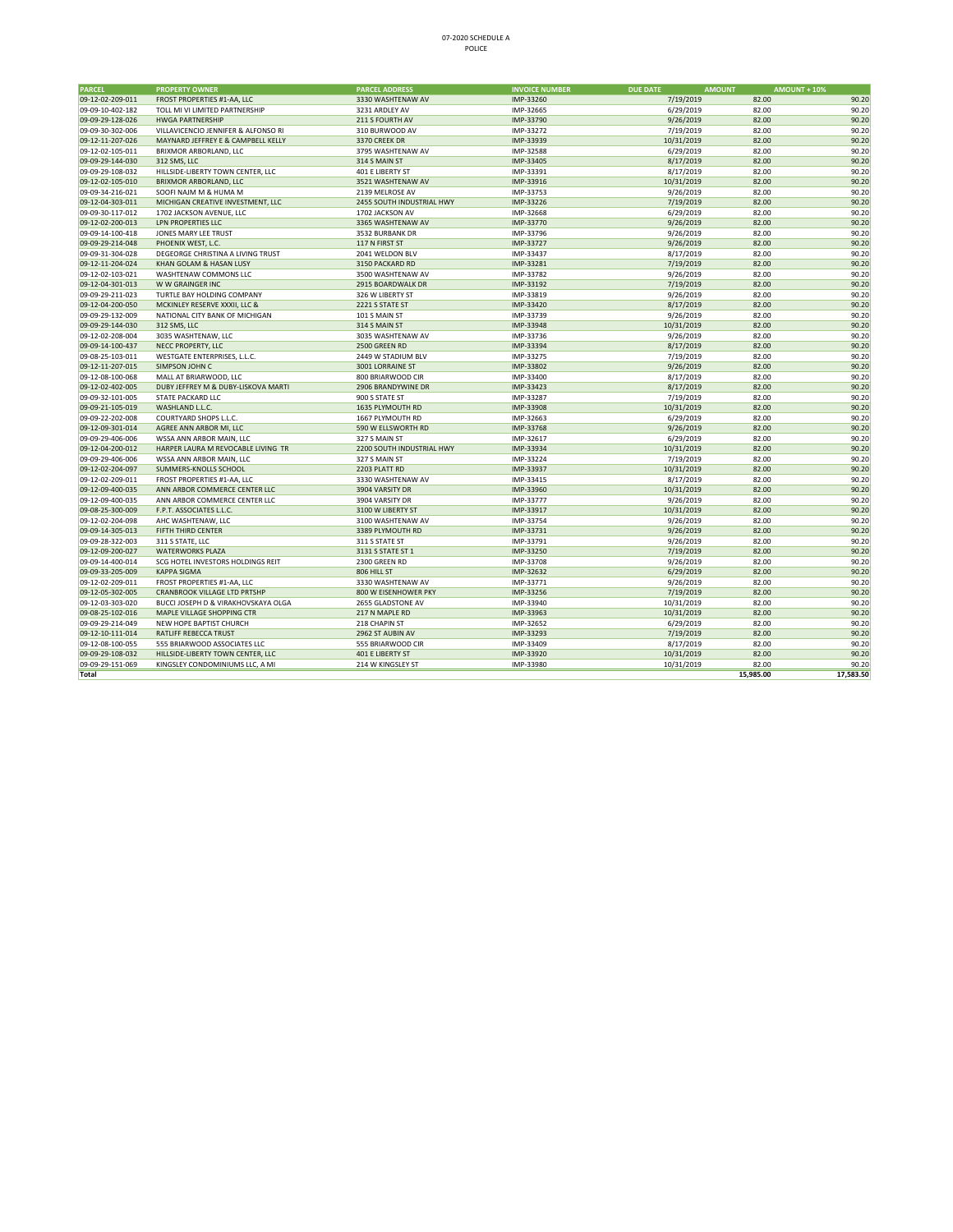| PARCEL                               | <b>PROPERTY OWNER</b>                                 | <b>PARCEL ADDRESS</b>     | <b>INVOICE NUMBER</b>  | <b>DUE DATE</b>         | <b>AMOUNT</b><br><b>AMOUNT + 10%</b> |                    |
|--------------------------------------|-------------------------------------------------------|---------------------------|------------------------|-------------------------|--------------------------------------|--------------------|
| 09-09-29-106-082                     | CPI FOUNDRY, LLC                                      | 413 E HURON ST            | 2020-32000111          | 10/19/2019              | 5,871.60                             | 6,458.76           |
| 09-09-30-318-016                     | ARBOR ACE PROPERTIES, LLC                             | 2101 W STADIUM BLV        | 2020-32000169          | 11/20/2019              | 3,306.60                             | 3,637.26           |
|                                      | <b>WRE1915 LLC</b>                                    | 1915 PAULINE BLV          |                        |                         |                                      | 2,766.05           |
| 09-09-31-204-080                     |                                                       |                           | 2020-32000211          | 11/20/2019              | 2,514.59                             |                    |
| 09-12-02-324-023                     | BANG HYUN BAE & SOO HEE                               | 3099 PACKARD RD           | 2020-32000129          | 11/2/2019               | 537.22                               | 590.94             |
| 09-09-33-313-036                     | A & W REAL ESTATES LLC                                | 1000 E STADIUM BLV        | 2020-32000148          | 11/8/2019               | 469.69                               | 516.66             |
| 09-09-33-313-028<br>09-09-29-401-012 | UFER FAMILY PROPERTIES, LLC                           | 1919 SOUTH INDUSTRIAL HWY | 2020-32000114          | 10/19/2019              | 1,983.80                             | 2,182.18           |
|                                      | 520 EAST LIBERTY, LLC                                 | 300 MAYNARD ST            | 2020-32000170          | 11/20/2019              | 1,361.30                             | 1,497.43<br>430.94 |
| 09-09-29-131-002                     | 113 EAST LIBERTY, LLC                                 | 113 E LIBERTY ST          | 2020-32000124          | 10/26/2019<br>8/11/2019 | 391.76                               |                    |
| 09-09-29-128-023                     | OPMHQ, LLC                                            | 210 S FIFTH AV            | 2020-32000012          |                         | 806.00                               | 886.60             |
| 09-09-29-111-015                     | 330 EAST LIBERTY, LLC                                 | 328 E LIBERTY ST          | 2020-32000168          | 11/20/2019              | 1,399.64                             | 1,539.60           |
| 09-09-29-128-006                     | LIBERTY STREET PARTNERS LLC                           | 201 E LIBERTY ST          | 2019-32000577          | 6/15/2019               | 747.24                               | 821.96             |
| 09-09-29-127-007                     | 205-207 EAST WASHINGTON, LLC                          | 205 E WASHINGTON ST       | 2020-32000225          | 11/23/2019              | 694.98                               | 764.48             |
| 09-09-29-108-009                     | GROVES HAROLD E JR & GWENDOLYN &                      | 220 S STATE ST            | 2020-32000173          | 11/20/2019              | 930.54                               | 1,023.59           |
| 09-09-29-107-001                     | BFS RETAIL & COMMERCIAL OPERATIONS                    | 402 E HURON ST            | 2020-32000074          | 9/29/2019               | 484.12                               | 532.53             |
| 09-09-28-223-008                     | ANN ARBOR GOODMAN, LLC                                | 209 S STATE ST            | 2020-32000247          | 11/23/2019              | 849.42                               | 934.36             |
| 09-09-28-223-014                     | H & K STATE STREET, L.L.C.                            | 205 S STATE ST 1          | 2020-32000171          | 11/20/2019              | 580.58                               | 638.64             |
| 09-09-29-128-008                     | LIBERTY STREET PARTNERS LLC                           | 209 E LIBERTY ST          | 2020-32000024          | 8/25/2019               | 325.00                               | 357.50             |
| 09-09-28-223-015                     | CABRIO ON STATE, LLC                                  | 205 S STATE ST 2          | 2020-32000172          | 11/20/2019              | 322.40                               | 354.64             |
| 09-09-29-114-001                     | MIDWEST CREATIVE INVESTMENT. LLC                      | 341 E HURON ST            | 2020-32000076          | 9/29/2019               | 305.50                               | 336.05             |
| 09-09-27-301-084                     | ANDERSON GERARD M & LIZABETH W                        | 205 ORCHARD HILLS DR      | IMP-33509              | 9/26/2019               | 287.00                               | 315.70             |
| 09-09-33-205-015                     | 919-920 OAKLAND PROPERTIES, LLC                       | 919 OAKLAND AV            | IMP-33874              | 10/31/2019              | 287.00                               | 315.70             |
| 09-12-04-303-017                     | 2725/2805 ASSOCIATES, LLC                             | 2725 SOUTH INDUSTRIAL HWY | IMP-33329              | 8/17/2019               | 287.00                               | 315.70             |
| 09-12-09-301-005                     | GLOBAL VISION LAND COMPANY, LLC                       | 3985 RESEARCH PARK DR     | IMP-33506              | 9/26/2019               | 287.00                               | 315.70             |
| 09-12-10-302-064                     | <b>CUMMINGS DENISE</b>                                | 2120 CHAMPAGNE DR         | IMP-33859              | 10/31/2019              | 287.00                               | 315.70             |
| 09-09-33-205-005                     | 808 TAPPAN L.L.C.                                     | 808 TAPPAN ST             | IMP-33331              | 8/17/2019               | 287.00                               | 315.70             |
| 09-09-20-301-050                     | GREINER PROPERTY MANAGEMENT LLC                       | 809 HILLCREST DR          | IMP-33505              | 9/26/2019               | 287.00                               | 315.70             |
| 09-12-09-201-022                     | BLACKBIRD ANN ARBOR LLC                               | 1200 VICTORS WAY          | IMP-32240              | 6/29/2019               | 287.00                               | 315.70             |
| 09-09-29-143-002                     | 220 MAIN LLC                                          | 220 S MAIN ST             | IMP-32223              | 6/29/2019               | 287.00                               | 315.70             |
| 09-09-29-411-044                     | ANNIS THEODORE C TRUST                                | <b>414 S MAIN ST 8</b>    | IMP-32237              | 6/29/2019               | 287.00                               | 315.70             |
| 09-12-05-400-038                     | WRE HARBOR HOUSE, LLC                                 | 101 HARBOR WAY            | IMP-33881              | 10/31/2019              | 287.00                               | 315.70             |
| 09-09-21-104-042                     | T P G BROADVIEW ASSOC                                 | 1701 BROADVIEW LA         | IMP-33330              | 8/17/2019               | 287.00                               | 315.70             |
| 09-09-33-221-006                     | <b>GREINER DAVID B</b>                                | 1220 EAST UNIVERSITY AV   | IMP-32236              | 6/29/2019               | 287.00                               | 315.70             |
| 09-09-29-106-011                     | AJ CAPITAL FUND II REIT, LLC                          | 617 E HURON ST            | IMP-32239              | 6/29/2019               | 287.00                               | 315.70             |
| 09-09-29-411-079                     | LYDERS-PETERSEN ALICE                                 | 417 S ASHLEY ST           | IMP-33332              | 8/17/2019               | 287.00                               | 315.70             |
| 09-12-08-100-054                     | MALL AT BRIARWOOD, LLC                                | 575 BRIARWOOD CIR         | IMP-33869              | 10/31/2019              | 287.00                               | 315.70             |
| 09-09-29-141-041                     | GRE ONE NORTH MAIN, LLC                               | 101 N MAIN ST #25         | IMP-33883              | 10/31/2019              | 287.00                               | 315.70             |
| 09-12-02-209-004                     | <b>MEADER NANCY &amp; ROBERT TRUST</b>                | 3408 WASHTENAW AV         | 2019-32000563          | 6/8/2019                | 260.26                               | 286.29             |
| 09-12-02-105-010                     | BRIXMOR ARBORLAND, LLC                                | 3521 WASHTENAW AV         | IMP-32213              | 6/29/2019               | 250.00                               | 275.00             |
| 09-09-33-331-013                     |                                                       |                           |                        |                         |                                      |                    |
|                                      | <b>SALVATION ARMY</b><br>HPT IHG-2 PROPERTIES TRUST & | 809 HENRY ST              | IMP-33480<br>IMP-33494 | 9/26/2019               | 250.00                               | 275.00             |
| 09-12-09-201-016                     |                                                       | 800 VICTORS WAY           |                        | 9/26/2019               | 250.00                               | 275.00             |
| 09-08-25-100-005                     | <b>EXECUTIVE HOSPITALITY INC</b>                      | 2900 JACKSON AV           | IMP-32215              | 6/29/2019               | 250.00                               | 275.00             |
| 09-09-28-309-040                     | GEDR LANDMARK, LLC                                    | 1300 SOUTH UNIVERSITY AV  | IMP-33862              | 10/31/2019              | 250.00                               | 275.00             |
| 09-09-28-311-025                     | CCSHP ANN ARBOR TWO, LLC                              | 611 EAST UNIVERSITY AV    | IMP-32229              | 6/29/2019               | 250.00                               | 275.00             |
| 09-09-28-309-040                     | GEDR LANDMARK, LLC                                    | 1300 SOUTH UNIVERSITY AV  | IMP-33488              | 9/26/2019               | 250.00                               | 275.00             |
| 09-09-23-300-001                     | US FISH & WILDLIFE SERVICE                            | 1451 GREEN RD             | IMP-33499              | 9/26/2019               | 250.00                               | 275.00             |
| 09-09-29-115-003                     | HANNA REALTY, LLC                                     | 215 N DIVISION ST         | IMP-32761              | 7/19/2019               | 250.00                               | 275.00             |
| 09-12-09-201-016                     | HPT IHG-2 PROPERTIES TRUST &                          | 800 VICTORS WAY           | IMP-33493              | 9/26/2019               | 250.00                               | 275.00             |
| 09-09-33-205-009                     | <b>KAPPA SIGMA</b>                                    | 806 HILL ST               | IMP-32749              | 7/19/2019               | 250.00                               | 275.00             |
| 09-09-28-309-040                     | <b>GEDR LANDMARK, LLC</b>                             | 1300 SOUTH UNIVERSITY AV  | IMP-33863              | 10/31/2019              | 250.00                               | 275.00             |
| 09-12-09-201-016                     | HPT IHG-2 PROPERTIES TRUST &                          | 800 VICTORS WAY           | IMP-33495              | 9/26/2019               | 250.00                               | 275.00             |
| 09-09-29-144-029                     | 312 SMS, LLC                                          | 312 S MAIN ST             | IMP-32754              | 7/19/2019               | 250.00                               | 275.00             |
| 09-09-33-331-013                     | <b>SALVATION ARMY</b>                                 | 809 HENRY ST              | IMP-33481              | 9/26/2019               | 250.00                               | 275.00             |
| 09-12-09-201-022                     | <b>BLACKBIRD ANN ARBOR LLC</b>                        | 1200 VICTORS WAY          | IMP-32766              | 7/19/2019               | 250.00                               | 275.00             |
| 09-09-23-302-062                     | WEISS STEPHEN J & LISA                                | 3332 E DOBSON PL          | 2020-32000165          | 11/16/2019              | 250.00                               | 275.00             |
| 09-08-25-102-020                     | MAPLE VILLAGE SHOPPING CTR                            | 205 N MAPLE RD            | 2020-32000187          | 11/16/2019              | 250.00                               | 275.00             |
| 09-08-25-102-020                     | MAPLE VILLAGE SHOPPING CTR                            | 205 N MAPLE RD            | 2020-32000204          | 11/16/2019              | 250.00                               | 275.00             |
| 09-09-23-302-062                     | WEISS STEPHEN J & LISA                                | 3332 E DOBSON PL          | 2020-32000166          | 11/16/2019              | 250.00                               | 275.00             |
| 09-09-28-309-040                     | GEDR LANDMARK, LLC                                    | 1300 SOUTH UNIVERSITY AV  | 2020-32000210          | 11/16/2019              | 250.00                               | 275.00             |
| 09-09-23-302-062                     | WEISS STEPHEN J & LISA                                | 3332 E DOBSON PL          | 2020-32000269          | 11/23/2019              | 250.00                               | 275.00             |
| 09-09-28-405-003                     | XI ALUMNI ASSOCIATION                                 | 725 OXFORD RD             | 2020-32000184          | 11/16/2019              | 250.00                               | 275.00             |
| 09-09-29-404-010                     | U.S. GENERAL SERVICES ADM.                            | 200 E LIBERTY ST          | 2020-32000197          | 11/16/2019              | 250.00                               | 275.00             |
| 09-08-25-102-020                     | MAPLE VILLAGE SHOPPING CTR                            | 205 N MAPLE RD            | 2020-32000194          | 11/16/2019              | 250.00                               | 275.00             |
| 09-09-23-302-062                     | <b>WEISS STEPHEN J &amp; LISA</b>                     | 3332 E DOBSON PL          | 2020-32000272          | 11/23/2019              | 250.00                               | 275.00             |
| 09-09-28-309-040                     | GEDR LANDMARK, LLC                                    | 1300 SOUTH UNIVERSITY AV  | 2020-32000188          | 11/16/2019              | 250.00                               | 275.00             |
| 09-09-23-302-062                     | WEISS STEPHEN J & LISA                                | 3332 E DOBSON PL          | 2020-32000167          | 11/16/2019              | 250.00                               | 275.00             |
| 09-09-22-201-016                     | VENTAS INC                                            | 1901 PLYMOUTH RD          | 2020-32000206          | 11/16/2019              | 250.00                               | 275.00             |
| 09-09-23-302-062                     | WEISS STEPHEN J & LISA                                | 3332 E DOBSON PL          | 2020-32000270          | 11/23/2019              | 250.00                               | 275.00             |
| 09-09-23-302-062                     | WEISS STEPHEN J & LISA                                | 3332 E DOBSON PL          | 2020-32000271          | 11/23/2019              | 250.00                               | 275.00             |
| 09-09-23-302-062                     | WEISS STEPHEN J & LISA                                | 3332 E DOBSON PL          | 2020-32000164          | 11/16/2019              | 250.00                               | 275.00             |
| 09-09-28-309-040                     | GEDR LANDMARK, LLC                                    | 1300 SOUTH UNIVERSITY AV  | 2020-32000192          | 11/16/2019              | 250.00                               | 275.00             |
| 09-09-29-427-001                     | 309 E JEFFERSON ST LLC                                | 309 E JEFFERSON ST        | 2020-32000212          | 11/16/2019              | 250.00                               | 275.00             |
| 09-09-15-400-011                     | WATERSHED III LLC                                     | 2705 PLYMOUTH RD          | 2019-32000574          | 6/8/2019                | 200.00                               | 220.00             |
| 09-12-02-209-004                     | MEADER NANCY & ROBERT TRUST                           | 3408 WASHTENAW AV         | 2020-32000137          | 11/2/2019               | 200.00                               | 220.00             |
| 09-09-15-400-011                     | WATERSHED III LLC                                     | 2705 PLYMOUTH RD          | 2019-32000573          | 6/8/2019                | 200.00                               | 220.00             |
| 09-09-29-145-007                     | LIBERTY ASHLEY, LLC                                   | 300 S ASHLEY ST           | 2020-32000102          | 10/13/2019              | 189.67                               | 208.64             |
| 09-09-29-124-003                     | 303 DETROIT ST L.L.C.                                 | 303 N FIFTH AV            | 2020-32000023          | 8/25/2019               | 184.99                               | 203.49             |
| 09-09-15-400-010                     | WATERSHED III LLC                                     | 2793 PLYMOUTH RD          | 2019-32000568          | 6/8/2019                | 160.00                               | 176.00             |
| 09-08-25-103-011                     | WESTGATE ENTERPRISES, L.L.C.                          | 2449 W STADIUM BLV        | 2020-32000036          | 9/7/2019                | 160.00                               | 176.00             |
| 09-08-24-104-043                     | LAGOS INVESTMENT COMPANY, LLC                         | 1251 N MAPLE RD           | 2020-32000135          | 11/2/2019               | 160.00                               | 176.00             |
| 09-09-29-130-014                     | SHALIMAR BUILDING PARTNERSHIP, LLC                    | 307 S MAIN ST             | 2019-32000594          | 7/11/2019               | 160.00                               | 176.00             |
| 09-09-15-400-011                     | <b>WATERSHED III LLC</b>                              | 2705 PLYMOUTH RD          | 2019-32000571          | 6/8/2019                | 160.00                               | 176.00             |
| 09-09-22-202-008                     | COURTYARD SHOPS L.L.C.                                | 1667 PLYMOUTH RD          | 2020-32000041          | 9/7/2019                | 160.00                               | 176.00             |
| 09-09-15-400-010                     | WATERSHED III LLC                                     | 2793 PLYMOUTH RD          | 2019-32000567          | 6/8/2019                | 160.00                               | 176.00             |
| 09-09-28-223-014                     | H & K STATE STREET, L.L.C.                            | 205 S STATE ST 1          | 2020-32000117          | 10/19/2019              | 160.00                               | 176.00             |
| 09-12-08-100-068                     | MALL AT BRIARWOOD, LLC                                | 800 BRIARWOOD CIR         | 2019-32000522          | 5/31/2019               | 160.00                               | 176.00             |
| 09-09-15-400-010                     | WATERSHED III LLC                                     | 2793 PLYMOUTH RD          | 2019-32000570          | 6/8/2019                | 160.00                               | 176.00             |
| 09-09-30-317-017                     | SISLIN PAUL & SISLIN LENO                             | 2100 W STADIUM BLV        | 2020-32000251          | 11/23/2019              | 160.00                               | 176.00             |
| 09-12-02-209-004                     | MEADER NANCY & ROBERT TRUST                           | 3408 WASHTENAW AV         | 2020-32000139          | 11/2/2019               | 160.00                               | 176.00             |
| 09-09-15-400-011                     | WATERSHED III LLC                                     | 2705 PLYMOUTH RD          | 2019-32000583          | 6/15/2019               | 160.00                               | 176.00             |
| 09-12-02-105-010                     | BRIXMOR ARBORLAND, LLC                                | 3521 WASHTENAW AV         | 2019-32000525          | 5/31/2019               | 160.00                               | 176.00             |
| 09-09-15-400-010                     | WATERSHED III LLC                                     | 2793 PLYMOUTH RD          | 2019-32000569          | 6/8/2019                | 160.00                               | 176.00             |
| 09-09-15-400-011                     | WATERSHED III LLC                                     | 2705 PLYMOUTH RD          | 2019-32000572          | 6/8/2019                | 160.00                               | 176.00             |
| 09-09-15-400-011                     | WATERSHED III LLC                                     | 2705 PLYMOUTH RD          | 2019-32000582          | 6/15/2019               | 160.00                               | 176.00             |
| 09-09-29-212-001                     | THREE OAKS GROUP, LLC                                 | 221 W LIBERTY ST          | 2020-32000234          | 11/23/2019              | 141.05                               | 155.16             |
| 09-09-29-130-012                     | SHALIMAR BUILDING PARTNERSHIP, LLC                    | 303 S MAIN ST             | 2020-32000001          | 7/31/2019               | 132.92                               | 146.21             |
| 09-08-24-422-002                     | MDI HOLDING CO., LLC                                  | 2505 DEXTER RD            | 2019-32000560          | 6/8/2019                | 120.25                               | 132.28             |
| 09-08-25-102-004                     | SAFEWAY ACQUISITION COMPANY, LLC                      | 2500 JACKSON AV           | 2019-32000557          | 6/8/2019                | 100.75                               | 110.83             |
| 09-09-29-143-025                     | <b>TARO PROPERTIES LLC</b>                            | 116 W LIBERTY ST          | 2020-32000246          | 11/23/2019              | 91.26                                | 100.39             |
| 09-08-24-104-043                     | LAGOS INVESTMENT COMPANY, LLC                         | 1251 N MAPLE RD           | 2019-32000558          | 6/8/2019                | 55.25                                | 60.78              |
| 09-12-02-201-016                     | RODDY PROPERTIES L.L.C.                               | 3411 WASHTENAW AV         | 2019-32000342          | 1/12/2019               | $-0.72$                              | $-0.79$            |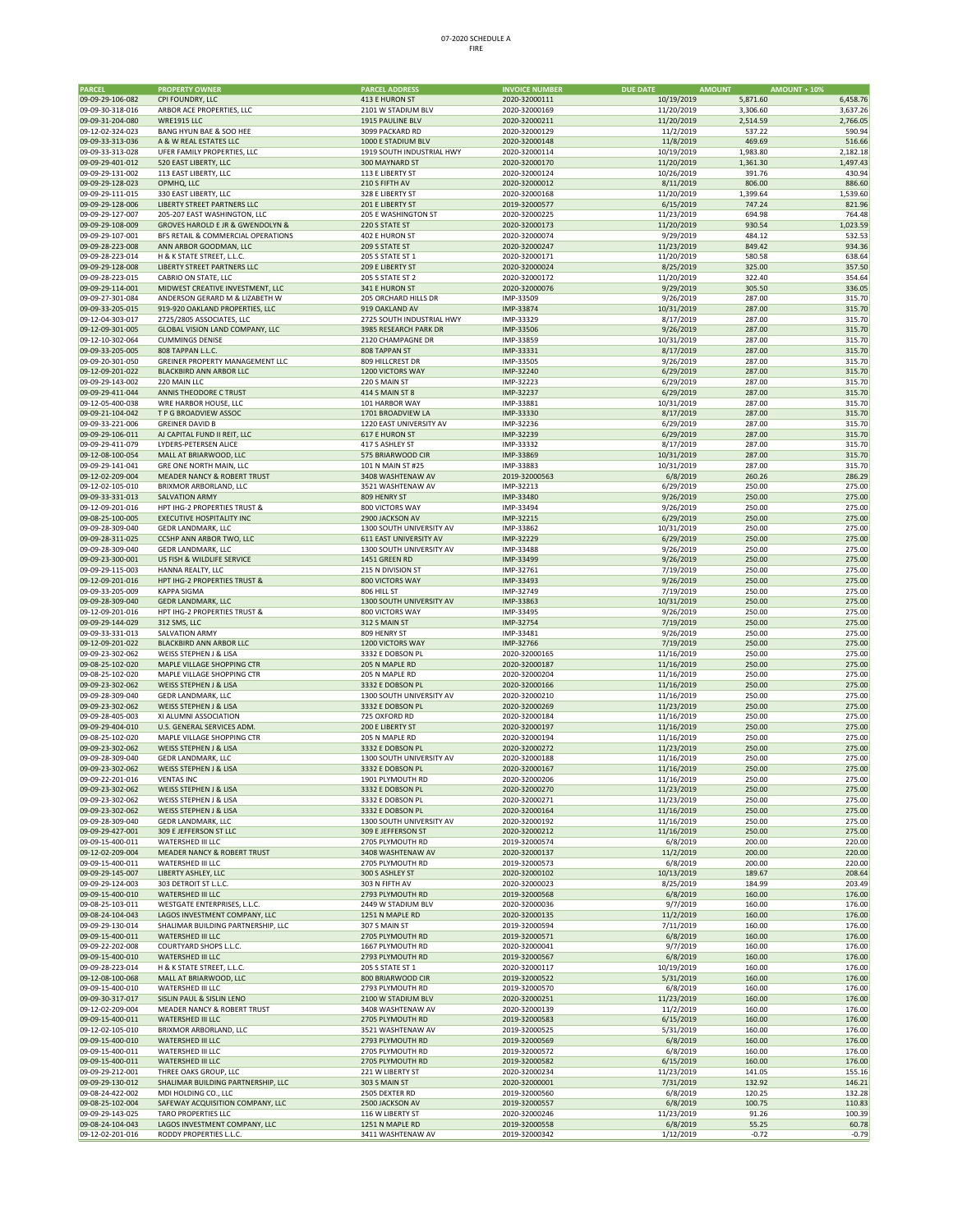| <b>PARCEL</b> | <b>PROPERTY OWNER</b> | <b>PARCEL ADDRESS</b> | <b>INVOICE NUMBER</b> | <b>DUE DATE</b> | <b>AMOUNT</b> | <b>AMOUNT + 10%</b> |           |
|---------------|-----------------------|-----------------------|-----------------------|-----------------|---------------|---------------------|-----------|
| Total         |                       |                       |                       |                 | 41,856.66     |                     | 46,042.33 |